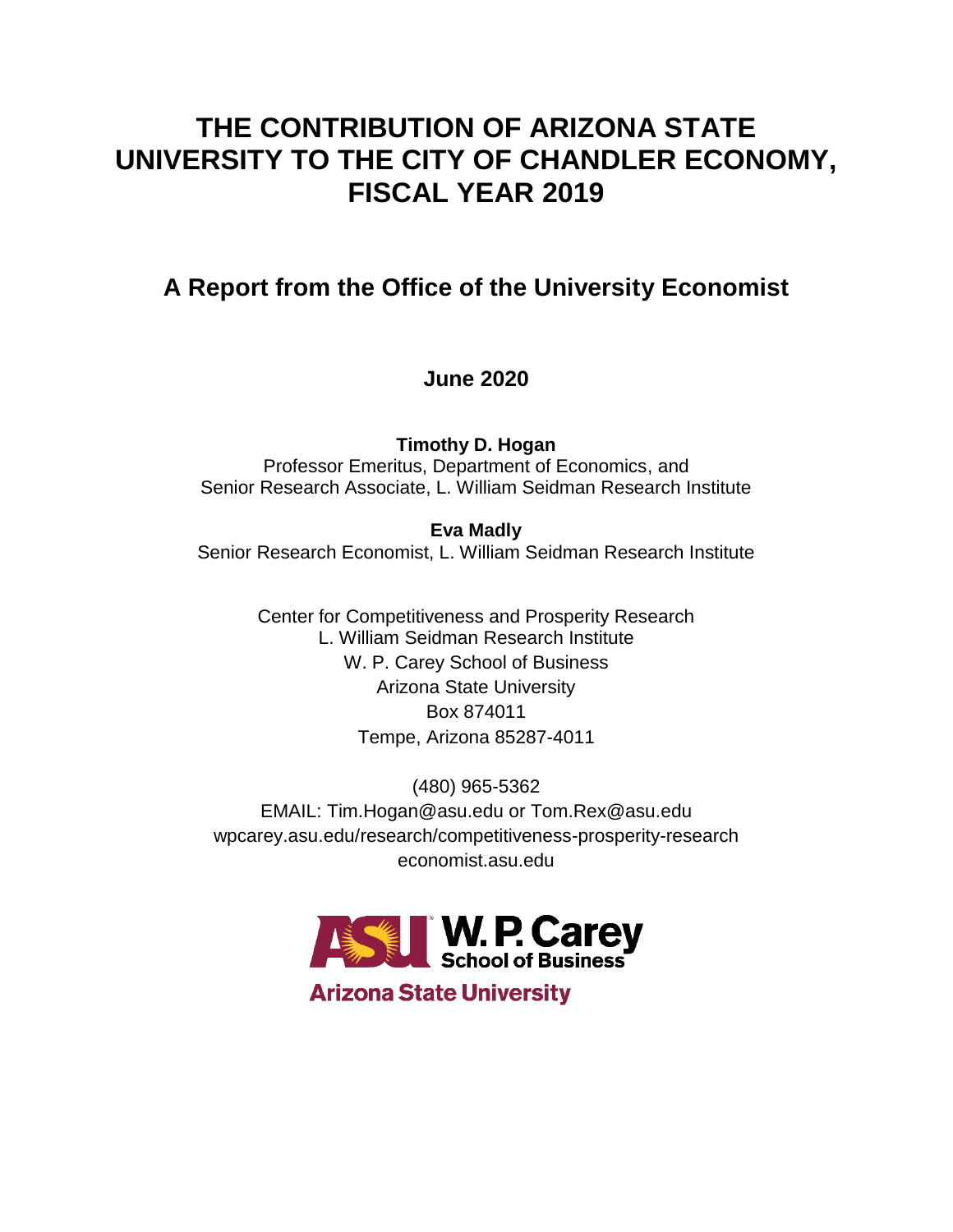### **SUMMARY**

This report provides an assessment for fiscal year (FY) 2019 of the economic contribution of Arizona State University to the city of Chandler. Estimates are presented for the jobs and incomes that are supported in the Chandler economy by the spending of the university, its employees, and its students. This economic impact analysis estimates the contribution of the entire university to the city's economy and gives an indication of how much larger the city of Chandler economy is because of ASU.

In FY 2019, the total unduplicated headcount enrollment at all four metropolitan ASU campuses was 73,000 students, with a total enrollment of 111,000 including online students. The university employed 26,000 faculty, staff, and students with a total payroll of \$1.4 billion, and total nonpayroll expenditures by the university during FY 2019 were \$2.5 billion.

Based on this economic impact analysis, when all economic interdependencies are accounted for, the overall economic contribution to the city of Chandler of the combined impacts of spending by the university, its employees, and its students in FY 2019 totaled more than 2,000 jobs, \$96 million in labor income, and \$187 million in gross city product.

## **ECONOMIC IMPACT ANALYSIS**

The purpose of an economic impact analysis of a university is to measure the contribution that the university makes to local area jobs and incomes through its own spending and the spending of students, faculty, staff, and visitors. What are referred to as "direct" impacts are the jobs and incomes provided by the university itself and by businesses that supply goods and services purchased by the university, its students, and its employees. In economic impact analysis, estimates are also made of so-called "multiplier effects" that arise through backward linkages between industries and from additional rounds of consumer spending generated throughout the economic impact process.

Estimates of the economic impact of ASU were made using a city of Chandler-specific version of IMPLAN, an input-output model used widely by researchers throughout the United States. Impacts refer to jobs and incomes generated somewhere in the city. Impacts are reported for three economic variables: gross city product, labor income, and employment. Gross city product (the local equivalent of gross domestic product) is a broad measure of income consisting of employee compensation, proprietor income (self-employed income), property income, and indirect business taxes. Labor income is the sum of employee compensation and proprietor income. Employment is a count of both full- and part-time jobs. Table 1 provides a summary of results of the analysis.

## **UNIVERSITY EXPENDITURES**

Although none of the four metropolitan campuses are located in the city of Chandler, ASU directly affects the city's economy by purchasing goods and services from Chandler businesses. Nonpayroll ASU expenditures in FY 2019 directly accounted for 60 jobs, \$2 million in labor income, and \$3 million in gross city product.

University purchases induce secondary or multiplier effects in an economy. These effects occur when immediate suppliers of products to the university purchase intermediate goods and services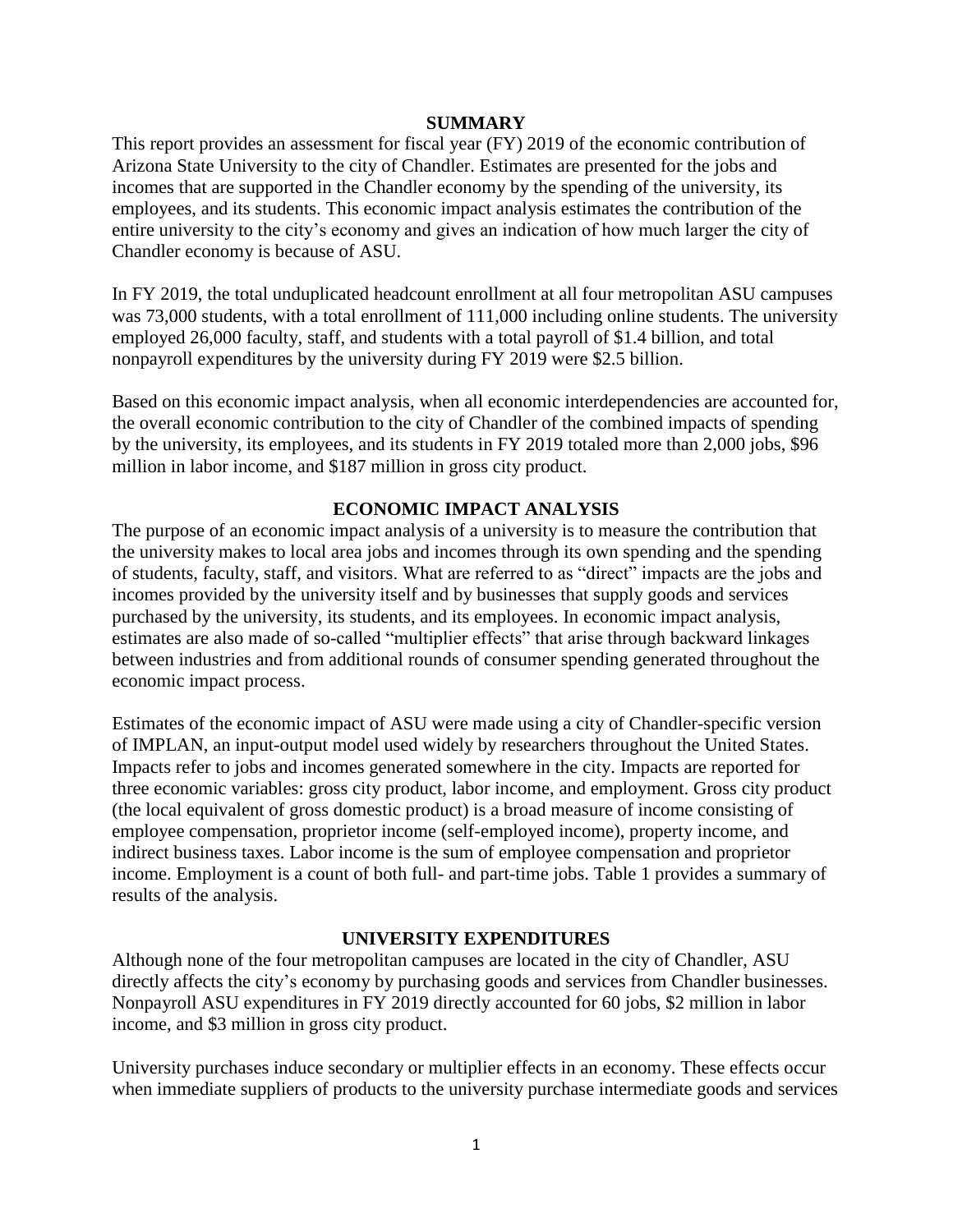## **TABLE 1 THE CONTRIBUTION OF ARIZONA STATE UNIVERSITY TO THE CITY OF CHANDLER ECONOMY, FISCAL YEAR 2019**

|                                           | <b>Gross City</b><br><b>Product in</b><br><b>Millions</b> | Labor Income in<br><b>Millions</b> | Employment |
|-------------------------------------------|-----------------------------------------------------------|------------------------------------|------------|
| University Payroll and Employment         | ۰                                                         |                                    |            |
| <b>University Nonpayroll Expenditures</b> | \$20                                                      | \$12                               | 230        |
| Spending by Faculty and Staff             | 62                                                        | 35                                 | 670        |
| <b>Student Spending</b>                   | 103                                                       | 48                                 | 1,090      |
| <b>Visitor Spending</b>                   | 2                                                         |                                    | 20         |
| <b>Total Economic Impact</b>              | 187                                                       | 96                                 | 2.010      |

Source: Center for Competitiveness and Prosperity Research, L. William Seidman Research Institute, W. P. Carey School of Business, Arizona State University.

from upstream suppliers and when all affected suppliers hire additional employees who, in turn, make consumer purchases and pay taxes that support government programs. The secondary effects affecting the city of Chandler economy of ASU nonpayroll operating expenditures were estimated to be 170 jobs, \$10 million in labor income, and \$17 million in gross city product. The total impact of university purchases on the city's economy was 230 jobs, \$12 million of labor income, and \$20 million in gross city product in FY 2019.

## **EMPLOYEE SPENDING**

The university also affects the Chandler economy through the purchases of goods and services from local businesses by ASU employees. Consumer expenditures from ASU salaries earned by faculty and staff who were residents of Chandler were estimated to be \$78 million in FY 2019. This spending was directly responsible for 310 jobs, \$15 million in labor income, and \$30 million in gross city product for the city of Chandler.

As with institutional spending, consumer expenditures generate secondary or multiplier effects throughout an economy. Spending by ASU faculty and staff had a secondary impact on the Chandler economy of 360 jobs, \$20 million in labor income, and \$32 million in gross city product. In total, expenditures by ASU faculty and staff accounted for 670 jobs, \$35 million worth of labor income, and \$62 million in gross city product for the city of Chandler in FY 2019.

#### **STUDENT SPENDING**

More than 110,000 students were enrolled at ASU during the 2018-19 academic year. Because of their sheer number, ASU students exert an enormous influence on the local economy. The student population at ASU's four metropolitan campuses was directly responsible for \$1.2 billion worth of spending, excluding tuition. The direct impact of spending by students who lived in Chandler on the city's economy produced 560 jobs, \$19 million in labor income, and \$54 million in gross city product.

The secondary effect of ASU student expenditures on the city's economy was an additional 530 jobs, \$29 million in labor income, and \$49 million of gross city product. The total economic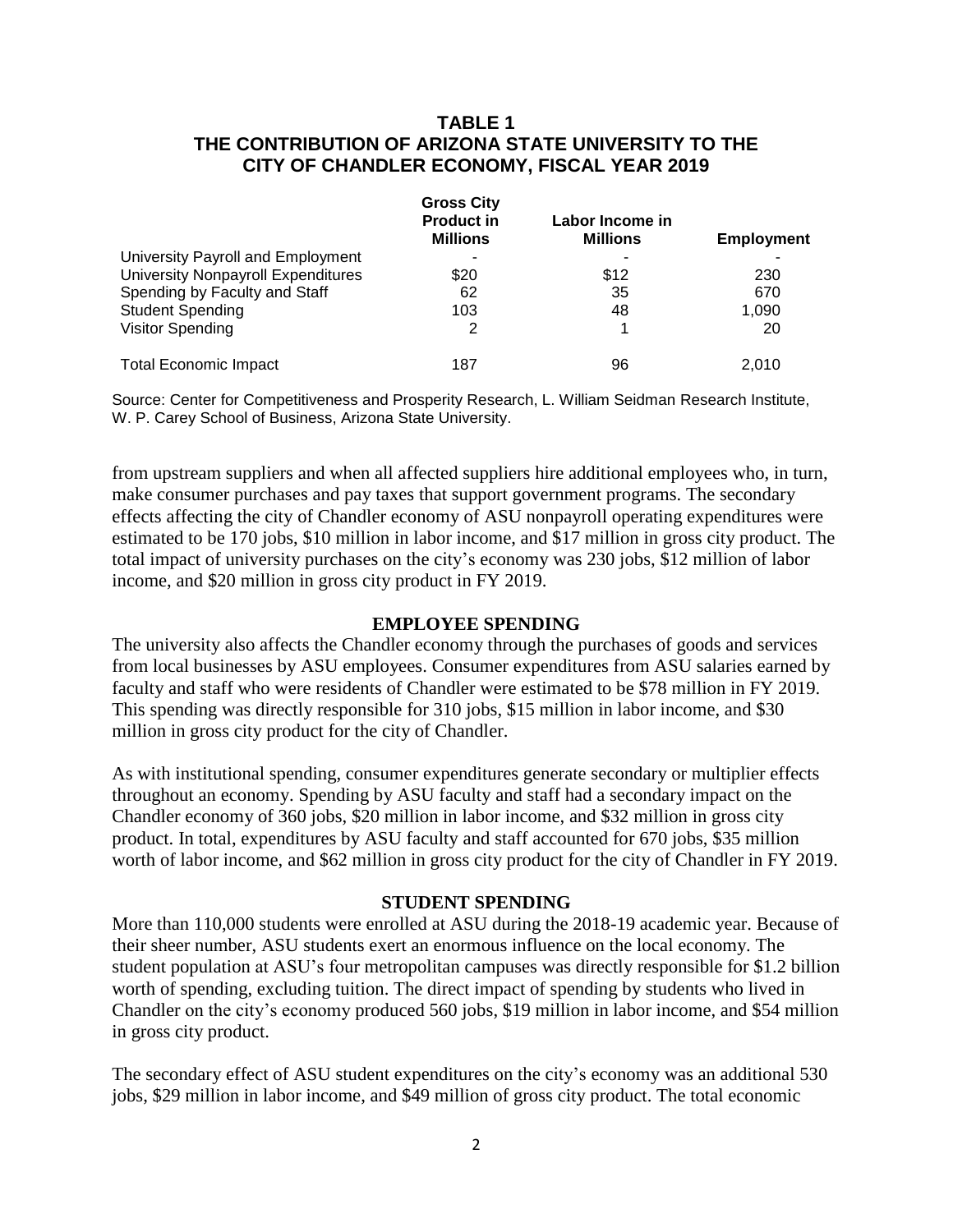contribution to the Chandler economy of spending by the ASU student population was 1,090 jobs, \$48 million worth of labor income, and \$103 million in gross city product in FY 2019.

## **VISITOR SPENDING**

Athletic events, cultural activities, conferences, and other programs draw large numbers of visitors to Arizona State University campuses each year. In addition, parents and friends visit students, and prospective students and their families make evaluation visits to the Metro Phoenix area. While many of those who attend ASU activities are local residents, it is estimated that outof-town visitors spent an estimated \$72 million on lodging, food, entertainment, and other goods and services during FY 2019. While much of this visitor activity is centered on the Tempe Campus, ASU-related visitors provided the city of Chandler with 20 jobs, \$1 million in labor income and \$2 million in gross city product.

## **TOTAL ECONOMIC IMPACT**

The total employment impact of ASU for the city of Chandler, including university employees and all other jobs indirectly induced, was 2,010 jobs. The total labor income for the Chandler economy associated with these jobs was estimated to be \$96 million, and ASU's overall contribution to FY 2019 gross city product was \$187 million.

#### **APPENDIX**

The estimates of the contribution of ASU to the city of Chandler economy for FY 2019 were based directly on the results of the latest annual update (*Fiscal Year 2019 Update*) of the Office's 2016 economic impact analysis (ASU Office of the University Economist, *The Contribution of Arizona State University to the Arizona Economy Fiscal Year 2016*, January 2017, [https://economist.asu.edu/arizona-universities\)](https://economist.asu.edu/arizona-universities). Unless otherwise indicated, all primary employment and expenditure data refer to FY 2019 and are valued in terms of 2019 dollars. University employment, payroll, and expenditure data by campus refer to the four metropolitan campuses — Tempe, West, Polytechnic, and Downtown Phoenix.

Data on ASU employment and expenditures were derived from university administrative records. The employment figures by campus used in this report are not equivalent to the total job figure in the overall ASU impact study — the individual campus figures sum to 20,510 versus 18,564 reported in the overall study. A special tabulation of ASU budget accounts provided the information on university expenditures by campus. The labor income component (salary and wages plus employee-related expenditures) by campus used in this report are not equivalent to the total labor income figure in the overall ASU impact study — the individual campus figures sum to \$1,413 million versus \$1,364 million in the overall study.

This report treated the employee-related expenditures component of university expenditures differently than the approach in the overall ASU impact analysis. The university's employeerelated expenditures consist of multiple categories that include payroll (FICA) taxes, contributions to retirement plans, various types of insurance, and several programs that provide payments to employees. Although employee-related expenditures are formally part of economists' definition of payroll (and were so treated in the overall ASU impact study), this analysis included university expenditures associated with employee insurance and retirement programs as part of nonpayroll expenditures. Only those components that actually resulted in